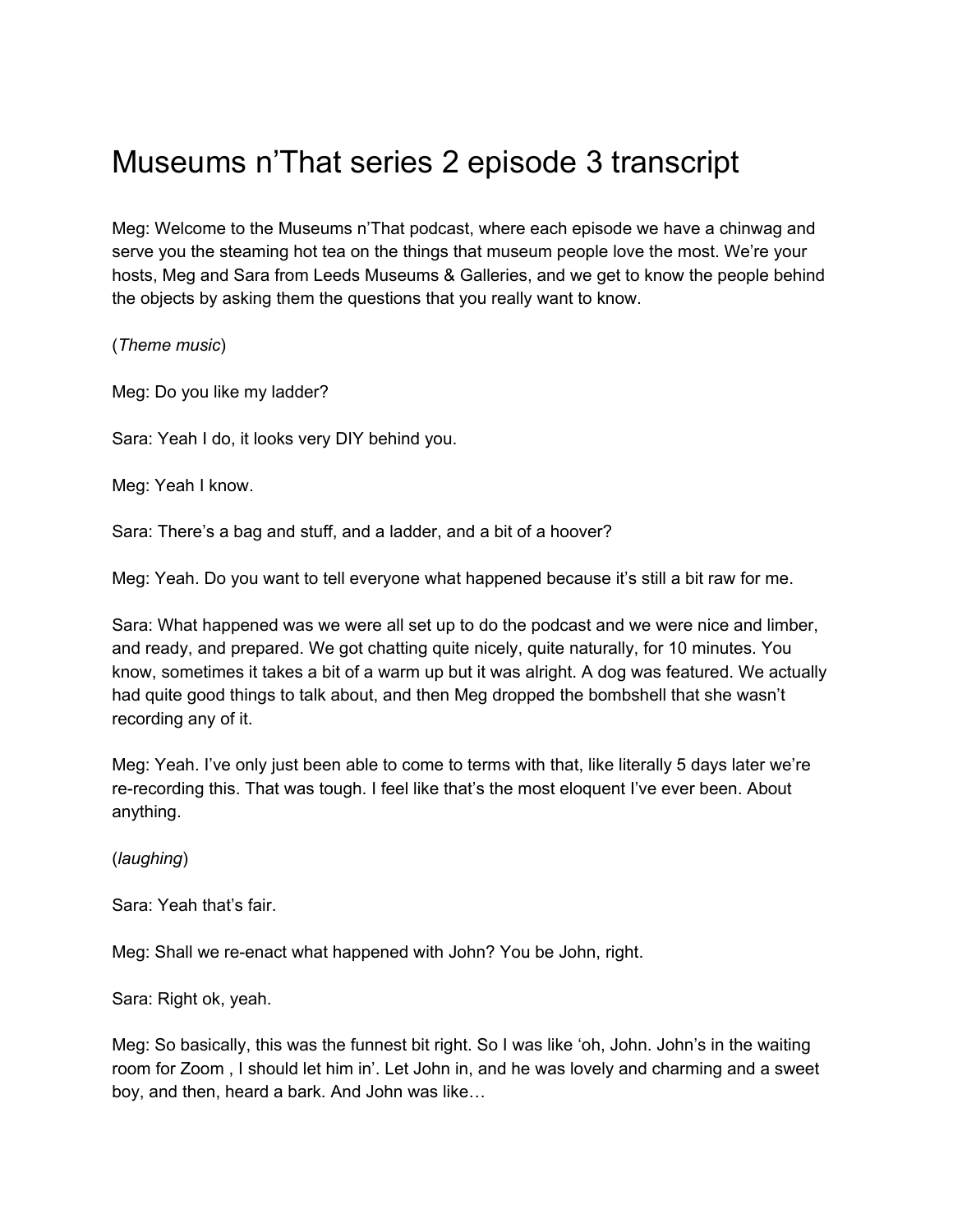Sara: 'Er, yes - I can't do a Scottish accent - yes it was, it was the dog'

Meg: And I was like, oh wow, show me the dog, what's it called? And he was like…

Sara: 'Oh, come, Alex come bring Meg over. Meg is the dog.'

Meg: Yeah. His dog's called Meg everyone. Literally worked with John for 3 years and he's never bought that up. And then he put Meg on the camera. The thing about zoom as well - we're recording these on zoom - is that it's extra awkward anyway, and it was so good. It was so relaxed. And then it just went back didn't it. So poor John!

Sara: And he did really well considering he thought he was coming on to some semi-professional outfit. But we shot that straight away.

Meg: Halfway through as well, just to make matters worse, my internet cut out didn't it.

Sara: It did yeah. Which is kind of karma. Maybe there were too many Meg items in there and it was interfering.

Meg: Yeah that's probably true. Too many Megs in one place. Uh, I've got an itchy armpit, do you ever get that?

Sara: Yeah. Sometimes.

Meg: Ughh. God it's a nightmare.

Sara: It's like when you have an itchy bottom of your foot. That's really annoying.

Meg: (*laughing*) I thought you were going to say itchy bottom then, I was like 'hun'.

Sara: Yeah you go to the doctor about that if it's regular… Get yourself some worming tablets. (Meg laughing) I don't think we should joke about that - that's like a real, serious problem for certain people. Err so right, what happened - apart from the palava earlier on this week - what's happened in your week that's been good?

Meg; In many ways I'm glad this is being re-recorded, because my answer for this when we recorded this originally was that I sat in nutella. That was my thing. Because I was really struggling, been a bad time, been a bad couple of weeks. Since then, I've remembered that I saw something really good on twitter that's been making me laugh - have you seen that thing where it's like Gen Z's talking about and making fun of millennials on Tik Tok?

Sara: Oh yeah! Yeah I know I am so embarrassed for myself, it made me feel really old because it's so correct.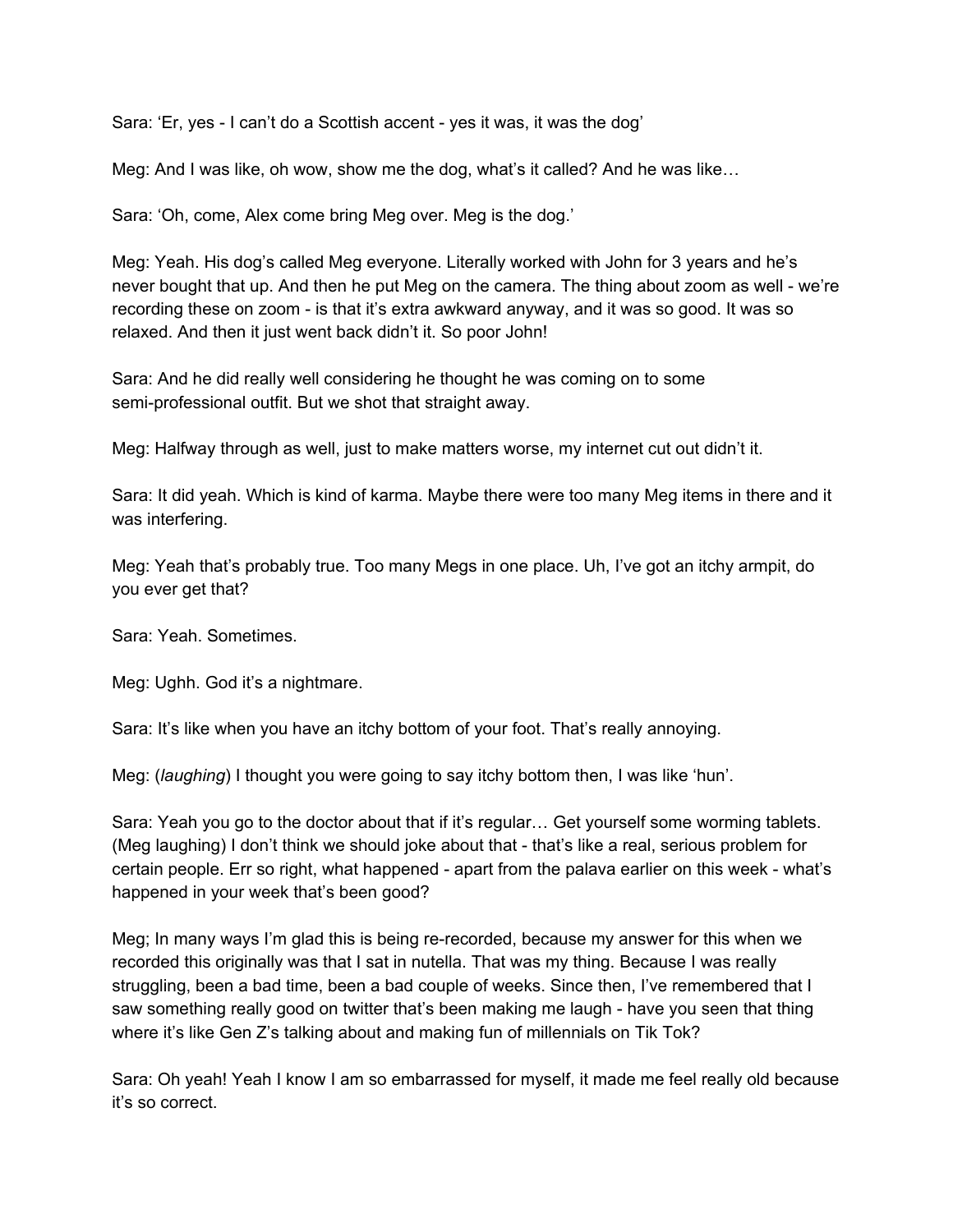Meg: I felt so exposed. It was like - 'ooh, I'm a millennial and ooh, I'm definitely a gryffindor'.

(laughing)

Meg: and also, I've been listening to the Harry Potter audio books as well.

Sara: Wow. Then you've put yourself right in that category haven't you.

Meg: Anyway that made me laugh, that was a good thing. And probably better than sitting in nutella actually.

Sara: Yeah. Definitely better than sitting in nutella because you initially thought it was poo. Also. And also how did you know it was nutella?

Meg: Because - no no - it was on my finger. I put my hand down to press myself up off… not doing press ups, I don't do press ups. (*laughing*) Do you know I can do 4 press ups now to be fair.

Sara: Can you? I can't. I can only do them on my knees. I've been doing this 7 minute workout app and they do press ups all the time and you can put like a thumbs up or a thumbs down next to each activity and I put thumbs down every time. They still bring it back, I don't know what's the point of thumbs down if they keep making me do it?

Meg: What about you? You had a really good one so I hope you say it again.

Sara: It's still the week, so it's fine. It's Dimple's birthday! She was 5. We got her a new toy which is like a soft fluffy ball bird thing. And it's her new treat for playing outside with and she absolutely loves it.

Meg: I saw you posted a video of it on your instagram and she looks like she's got a very strong tail.

Sara: Yeah very waggy. Very good, very happy dog. So, pleased with that. And the other thing that happened, it didn't happen to me it just happened in Leeds and it's kind of something that we've been thinking about a lot and talking about a lot - it was the Black Lives Matter, I wouldn't call it a protest, it was more of a gathering. And it seemed to be from the photos that I saw, it seemed to be really well done, well organised, respectful. Social distancing was in place, and it was just a group of people coming together that were passionate about the Black Lives Matter movement. And as much as I wanted to be there I live kind of far away and it would have meant 2 lots of public transport and I didn't feel comfortable with that, but it's been really brilliant to see Leeds come together and proactively try and move forward and try and make some changes. So that's great. And it's really nice to be part of a city that's so open to that.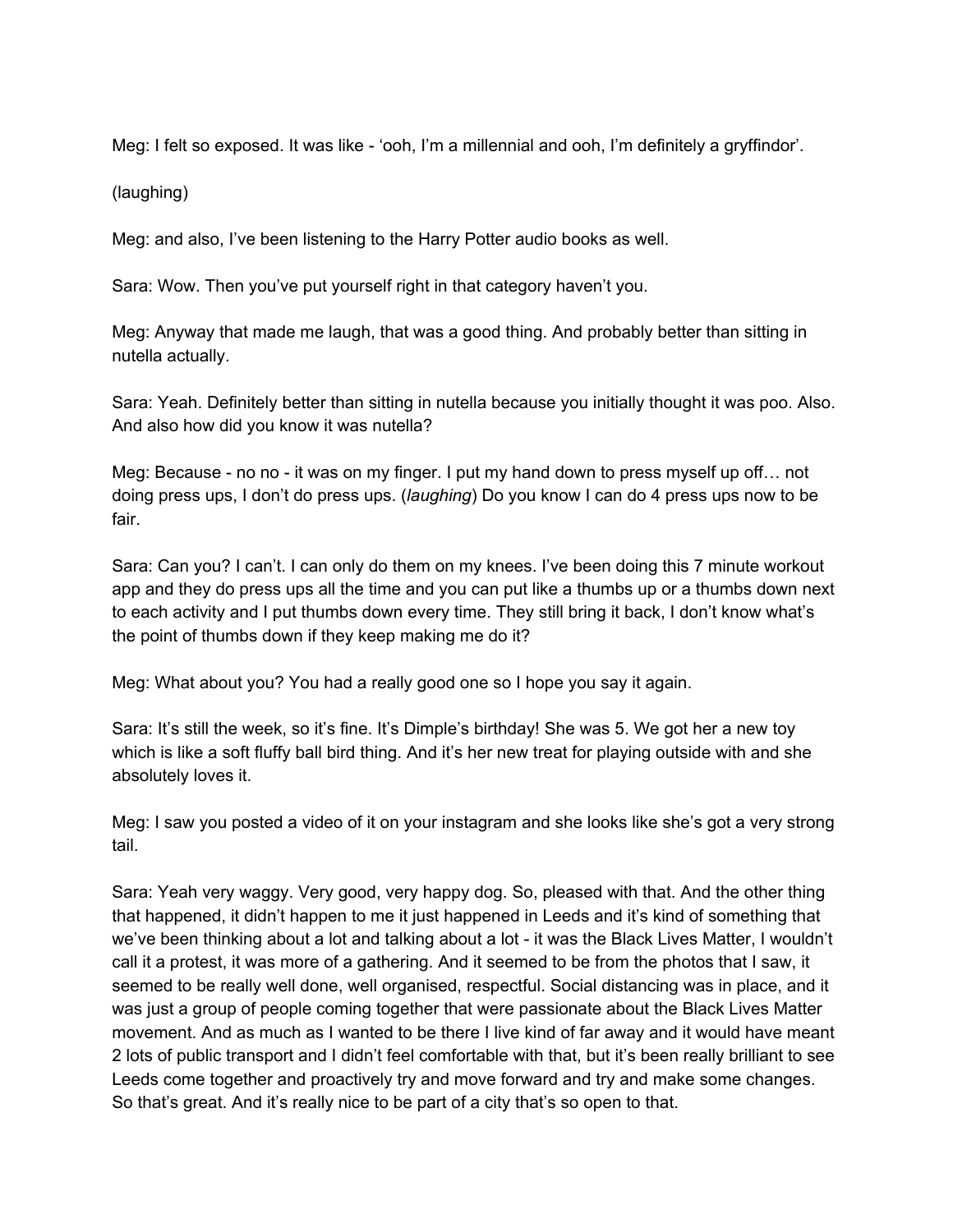Meg: Greatest city in the world.

Sara: Yeah. Definitely.

Meg: So it was at this point on Monday that I was super eloquent and I got my point across really well and I know that I'm not going to do this very well now. Yeah so in that same vein, I'm not sure how many of you listening now listen all the way through to the end - er, fair play, we waffle a lot - but at the end it's when we do the kind of admin bits. But this is important to both Sara and I and Leeds Museums & Galleries really so I'll say it now just in case any of you drop out. We've said a few times on the podcast that if you'd like to be a guest on the show to get in touch and we have all our contact details at the end. But I think in light of everything that's happening at the moment with Black Lives Matter and museums recognising that we need to take responsibility for representing black stories and our black audiences better, we would just like to really prioritise and encourage anyone being a guest who is a black museum professional, a placement student, a volunteer, or maybe you're doing a museum studies masters. So please if that's you, drop us a line, basically. Is what we're saying.

Sara: We'd be really delighted to speak to you, have you on. Oh, you've frozen! Don't do this! Oh no… Meg's frozen.

Meg: Did that seriously just happen again then?

Sara: Yes it did.

Meg: Ohhhhh god. Yeah our internet just cut out again so uhhhh. Death. Right, who have we got on today Smez?

Sara: We have John McGoldrick. He is our curator of Industrial History, and he primarily works at Leeds Industrial Museum, but he looks after that whole collection. I don't know how much is in it, there's a lot of stuff.

Meg: Trains and looms and that.

Sara: Yeah bits of trains.

Meg: So we're talking about inventions today. John's got an exhibition on at the moment that you can't see, because we're closed.

Sara: It's online!

Meg: It's online! Yeah it is online actually. And it's about great inventions that have come from the great city of Leeds. So we're going to find out about that. Because of the mess of this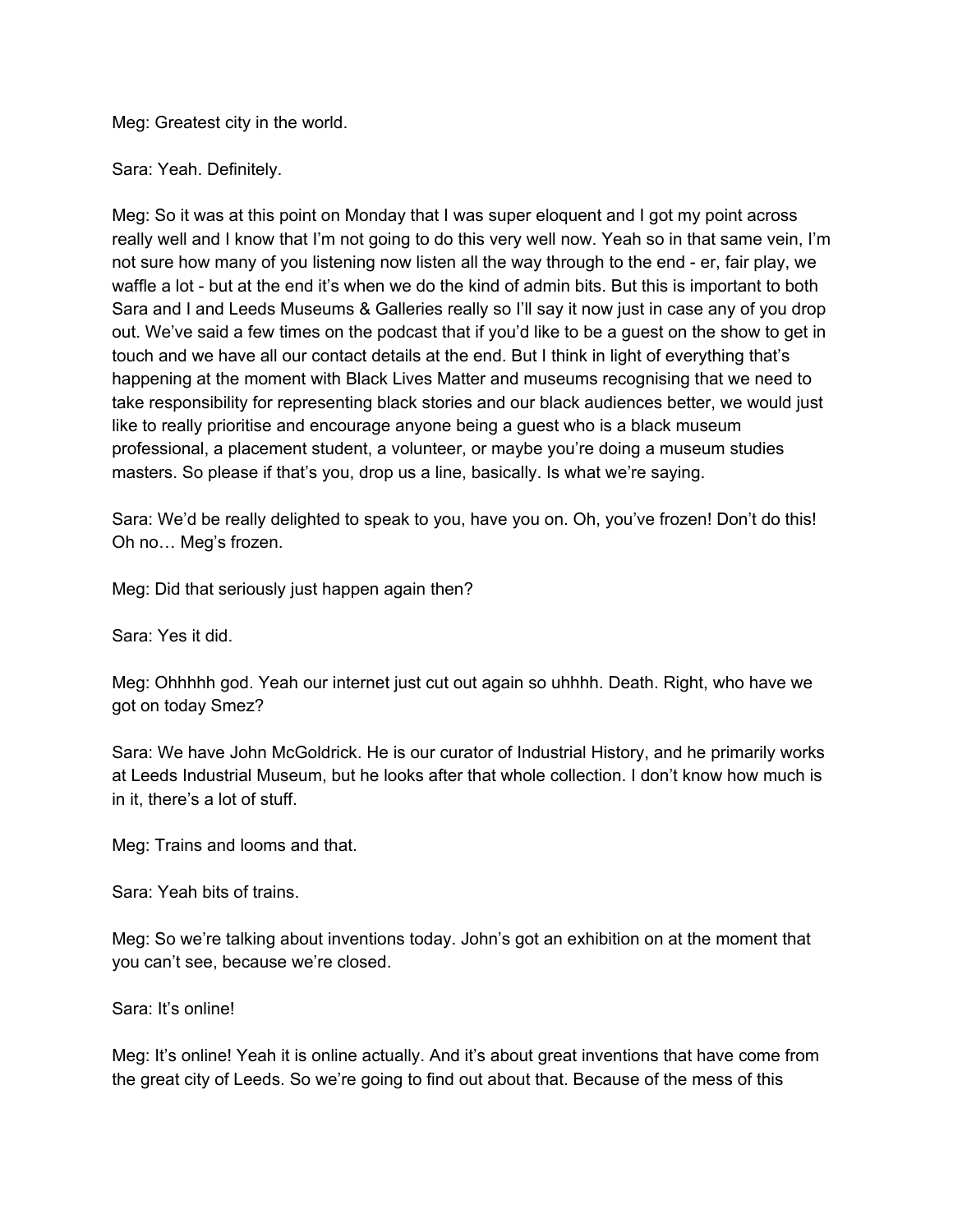episode and the problems with the internet, we should probably get John on in person a bit later on in the year. Do you reckon?

Sara: Probably, yeah. I think it's only fair. Ply him with very safe, pre packed cake. And stuff. It is difficult to record remotely regardless, but when technology lets you down, you kind of lose your flow a little bit. And I don't know if anyone else finds this but it takes a lot of energy to be on zoom, or any form of video call. Rather than in person.

Meg: Yeah. Let's crack on then. This is sweet lovely John McGoldrick's episode of Museums n'That.

Sara: Enjoy.

(*theme music*)

Sara: Oh, have you not been pressing recording?

Meg: I've not been recording, no.

Sara: Great. Wonderful. So we've just done that intro for no reason at all. Brilliant.

John: Aww.

Meg: UGH. Meg. Honestly. I consistently hate myself. John after that absolutely tragic beginning there…

John: It didn't happen.

(*laughing*)

Meg: Welcome to the pod. Thank you for coming on.

John: Thank you for having me.

Meg: Can you tell everyone who you are?

John: I am the curator of Industrial History at Leeds Industrial Museum. I've been there for 7 years now. It's like a lifet- no, cut that out!

(*laughing*)

Meg: As if you've been there for 7 years I didn't know that.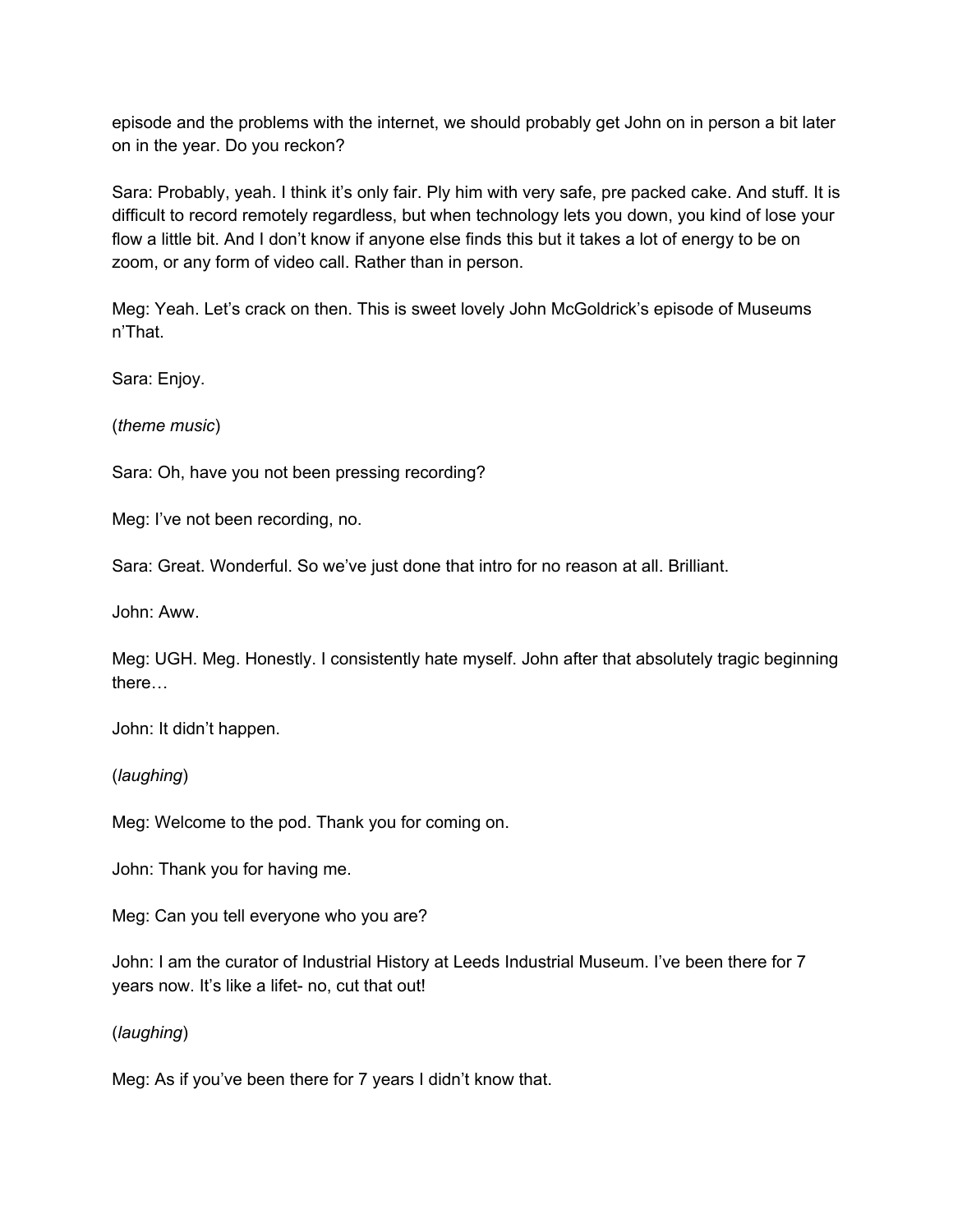John: It's not 7 years actually, I'm making that up. It's actually 5.

Meg: 5 years is a stint. What's changed at Armley in 5 years?

John: Lots of things for the better. There's been new staff, a new team, lots happening.

Meg: I love Armley. We had Chris on the podcast for series 1 and he did Armley proud I reckon.

John: Good. As it should be.

Meg: So John, me and Sara have got a few questions that we've written down for you - but they're all kind of around the exhibition that you've got on at the moment, which no-one can go and see, annoyingly, because we're in lockdown. Do you want to just tell us a little bit about that?

John: Yeah. Leeds to Innovation is something that we've been thinking about doing for quite some time. Firstly I have to apologise for the bad pun, but I am fond of a good pun, or even a bad pun. And it's really an attempt to try and catch some of the most important inventions in Leeds, and some of the quirkiest too. We've got some things like the Jelly Tots that were invented by Brian Boffey, but we've also got more serious stuff like John Smeaton's lighthouse model and another model by Matthew Murray. Both of whom are known as the fathers of their industries. Very male dominated iconography. So yeah, it's a mixture of serious heavyweight but also more informal and a bit of fun as well.

Sara: So I was having a look at this earlier and having a think about the questions that we would go through. And I was like, inventions are just such a massive thing - and then I kind of just went for the stereotype of trains 'cause, you know, trains are really good. They're my preferred method of transport. And I wanted to find out what your favourite invention was. Is it trains? If so, which is the best one? It doesn't have to be trains.

Meg: It doesn't have to be from Leeds either this can be general worldwide invention.

John: Well, in some senses you could say that Leeds invented the wheel. Well, reinvented the wheel… because a Leeds engineer, Frederick Kitson came up with a new wheel for railway locomotives - it's called a weldless iron wheel. Lots of trains had been crashing because lots of tyres that surrounded the wheel had basically fallen apart, and trains were just coming off the line and killing lots of people. So he came up with this great invention which reinvented the wheel. And we've done a bit of a pun on that in the gallery and we've got a large wooden locomotive wheel cast, like a sort of pattern for casting iron wheels. So we've got that in the exhibition. So yeah, I think railways are pretty central to changing our lives. Probably most of us travel on a train to get to work - before lockdown - so I think, yeah. Probably railways are the best.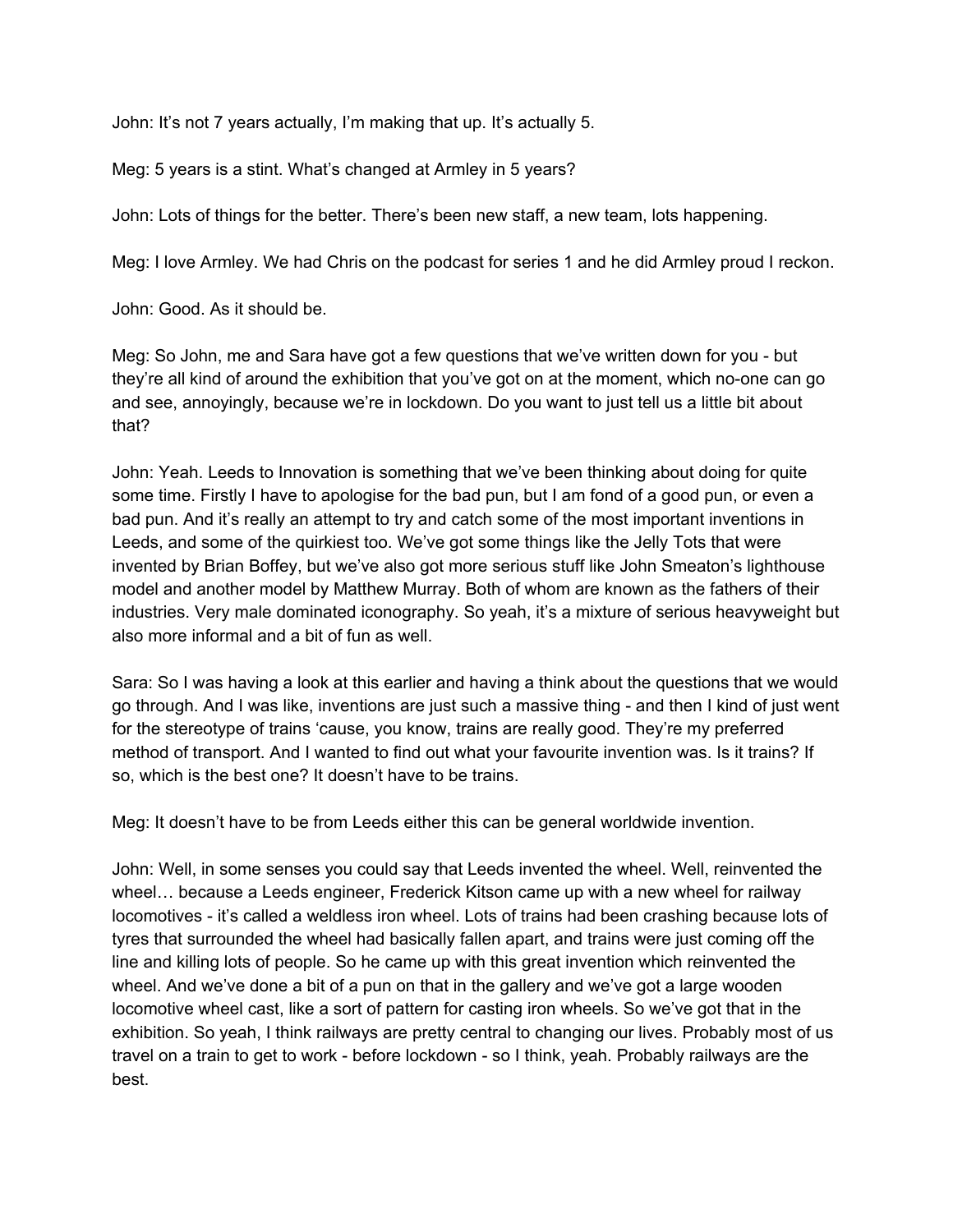Meg: John if you could pick one train - you know like at the National Railway Museum they've got, like, loads of trains? - if you could pick one train, what would it be?

John: Ahhh! That's a really hard question. That's a good question. Wow. Favourite train. I would probably have to say it's Salamanca, by Matthew Murray, because it was actually invented in Leeds, and that was the first commercially successful railway locomotive. It came after a couple of false starts by other inventors who had designed locomotives that went round in circles, but Matthew Murray's Salamanca was the first one that was kind of, put to work, pulling coal wagons from Middleton Colliery to take them down to the river at Leeds. So that's the one that paved the way for everything else that came after it.

Sara: Very cool name, isn't it. It doesn't sound very British I suppose, for want to stereotyping. It sounds quite exotic.

Meg: Yeah why's it called that?

John: It's because there was a battle in the Napoleonic wars that Britain won. Salamanca is in Portugal or Spain, so it was really to celebrate the British victory. It's a bit like some towns and villages were renamed Waterloo after waterloo. Like Nelson up in Lancashire used to be called Marsden, but then they renamed it Nelson after the general. So there was a lot of that happening at the time.

Meg: Do we have stuff about Matthew Murray in the exhibition? What's his background? Was he from Leeds?

John: Well, he came to Leeds. He was actually born in the North East. The legend is that he walked down with a napsack on his back, a bit like Dick Whittington, all the way on foot down to Leeds without having anywhere to stay or a job to go to. And he basically rocked up at John Marshall's - who was an industrialist - and basically said I'm really cool, I'm a great engineer, hire me. And he did. And he just went on to dominate locomotive building and engine building in Leeds and beyond.

Meg: I was talking to Kitty - so Kitty's our curator of Social History - and she was telling me about the Temple Works building in Leeds, which is quite an iconic Leeds building, was a mill owned by John Marshall, right? So is that where Matthew Murray would have worked or did he have other mills?

John: He did have other mills - it was a smaller mill that Murray turned up to slightly out of town. Temple Works was slightly later, and Marshall was involved in flax manufacturing, which was quite a big deal. People get this cliche that it was all about wool in Leeds, but it wasn't entirely. One of Murray's invention for that industry was a heckling machine. Which can cause constant amusement. Some people call it hackling, some people call it heckling, which is basically straightening the fibres of flax before you spin it, because it's quite a kind of curly fibre, so you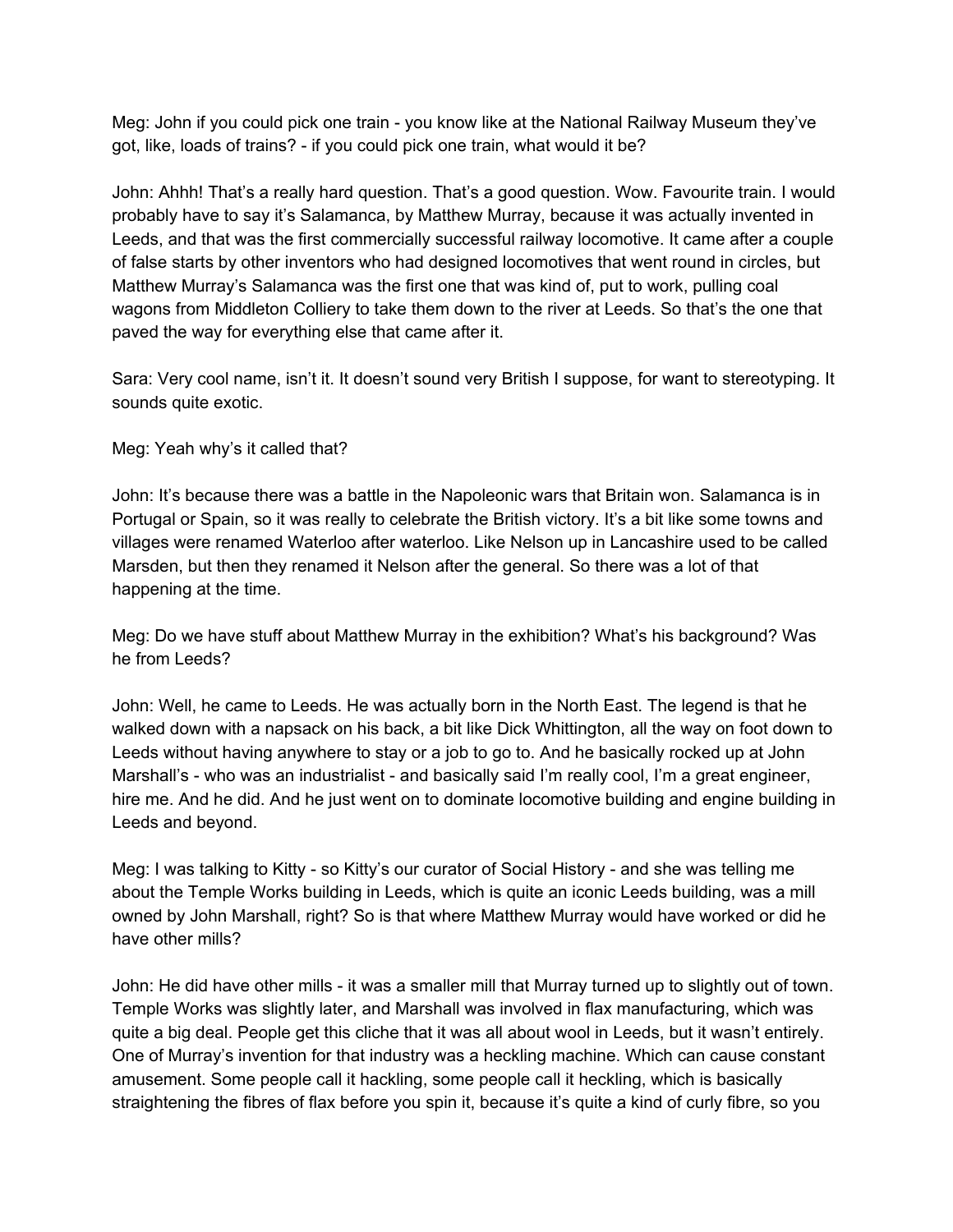have to straighten it out. And he invented a way of doing that by machine, rather than by hand, so it speeded it up a notch and made it more efficient, and a lot of people think he single handedly saved the flax industry in Britain.

Sara: Wow. So he effectively invented the first ever hair straighteners?

John: (*laughing*) Yeah. He did really, yeah. Flax hair. If you've got flax for hair, then yeah.

Meg: I read - I feel like loads of people in Leeds know this or have heard about this - but I read that on the roof of Temple Works (apparently I'm Temple Works' biggest fan today) on the roof of Temple Works they had grass, and they had sheep to graze on the grass. Because they needed the grass to keep the factory humid. Or something, is that right?

John: That is a true thing. It was one of the biggest buildings in the country as well, so it was quite a feat of engineering and yeah, they had sheep just to add to the fun.

Meg: That is so good isn't it.

Sara: Were they fenced in, the sheep? Were there any sheep casualties?

John: It probably needs more research that, I haven't looked into that - sheep casualties on Temple Works - but I think there's possibly a pHd in that one.

Meg: John, you mentioned John Smeaton earlier, when we were talking about the exhibition. So my favourite thing about the exhibition is that I learnt that he is in a song by the Kaiser Chiefs.

John: He is yeah. I predict a riot. Can you tell me which lines it is?

Meg: Oh, you know when you've got to sing a song to know the words. Would never have happened to Smeaton, an old Leodensian.

John: A friend of a friend he got beaten. Yeah. They went to the Leeds Grammar, and I think a couple of them were in John Smeaton House, a bit like Slytherin in Harry Potter. That was their house, so they were aware of his works. But yeah, Smeaton is obviously 'the' father of civil engineering. In the Victorian age they were all male, which needs re-writing. But, when he designed the Eddystone Lighthouse, he actually made a model of the lighthouse and it was such a wonder that the public kept coming to his house to actually see the model. He got his wife to actually show it to visitors because he was busy on other projects, so yeah, they were the first Lighthouse Family.

Sara: God, brilliant.

Meg: Unbelievable.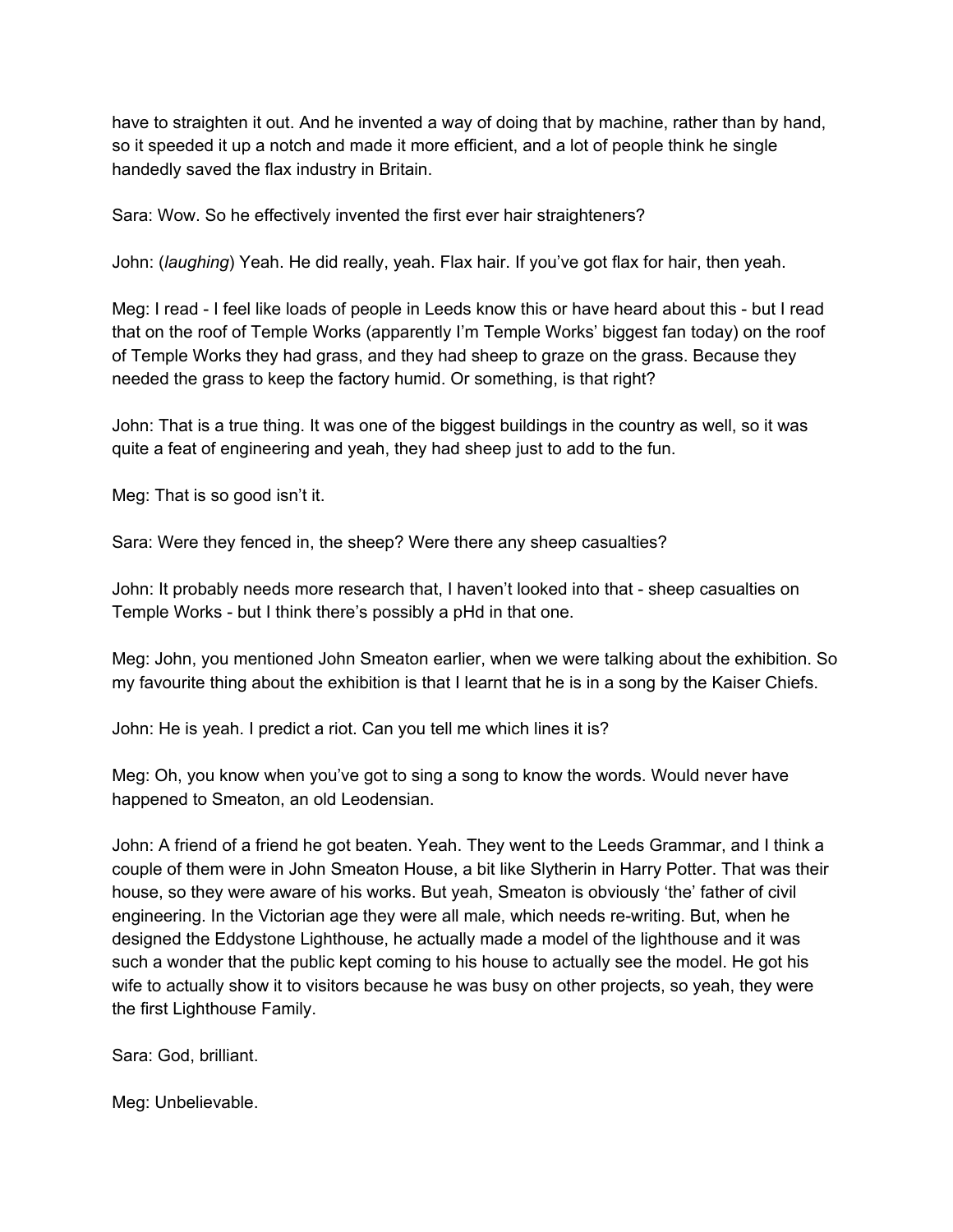Sara: No, don't apologise!

Meg: You're at home here John.

Sara: It's ironic that they were the first Lighthouse family and we are so far from the sea.

John: Well this is it, there's a possible project to try and rebuild Smeaton's lighthouse in Leeds, and obviously it's a long way from the Irish Sea, and the North Sea, but Leeds is still officially a port city because it was connected by the River Aire, the Calder navigation, so it is a port still. So it makes sense.

Sara: Ok right I don't feel so bad about missing the seaside now, because I can be like 'well Leeds is technically a port'.

John: That's it.

Meg: Do you know what as well, Leeds has just got everything hasn't it. You know, greatest city in the world and also now it's a port as well. Brilliant.

John: It has everything that makes life worth living.

*(laughing*)

Meg: That should be our tagline.

Sara: Yeah.

John: I should actually move there.

Meg: So you mentioned at the beginning about how a lot of the inventors that we think about are traditionally men. Are there any female inventors that come from Leeds, or any female businesswomen or…

John: Yep. We've got Emily Cummings. She was studying at Leeds University and in the early 200s she invented the solar powered fridge.Which is especially useful in third world countries where they don't have access to a power supply. And it's great for storing things like medicines and keeping those cool. Basically it's like 2 containers, and you fill the in between bit of the two containers with water and that keeps whatever you're trying to refrigerate cool. And she's won all sorts of awards for that.

Sara: That's wicked - like, because it's just such a simple idea and it hadn't been done before. And it obviously makes life so much easier for people who don't have access to electricity and that's just mad that no one did it earlier I suppose.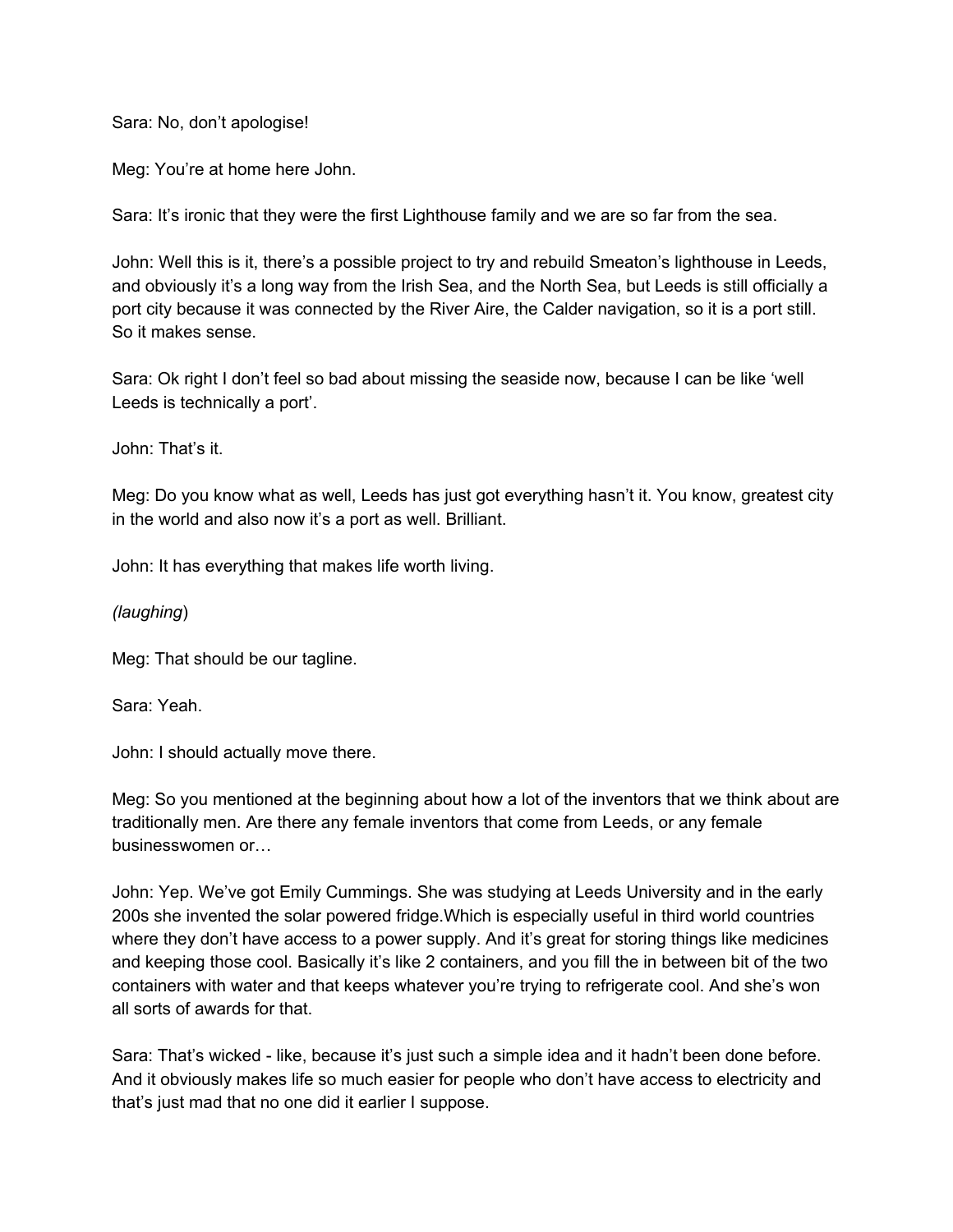John: This is true and some of the best inventions are the simplest, I think it just takes an ability to think outside the box and take a step back. But she had a engineering background. When she was a young girl, her grandfather had an inventors shed and used to let her in and tinker with the various things she was working on and she always talks about that. She's done TED talks and talks about her grandfather's influence in her becoming an inventor. One of the scientists that we worked with for Queens of Industry - a woman called Priya Subramanian she's from India originally, and until a couple of years ago, was at the University of Leeds. She was literally a rocket scientist. She got into engineering through a relative of hers inviting her to an air force base and allowing her to sit in the cockpit of an air fighter when the engine started up, and this completely blew her mind and that's when she decided she wanted to become an engineer. And that got her involved in eventually doing a PHD, studying basically the behaviour of flames in rockets. So literally a rocket scientist.

Sara: Imagine though, having the chance to sit in a jet fighter as it started up, and then going 'do you know what, yeah, I'm about this, I want to do more of this, this is good'.

Meg: That is literally the coolest. Imagine that just being your job title.

John: It is cool. A lot of hard work involved, but yeah. It would be cool once you've done it.

Sara: I think that's my problem. Had plenty of inspiring experiences as a young child. Just couldn't be bothered.

Meg: Brilliant.

John: It's interesting that she talks about that - she's really good at inspiring, you know, school students to basically follow their dream. And she was basically saying, don't compare yourself to others, compare yourself to yourself. Can I be better today than I was yesterday? It's really simple and it sounds slightly trite, but it's back on. Don't compare yourself to other people, just try and improve incrementally and that's obviously what she's done, and it's worked for her.

Meg: I think it's really nice as well to have women like that in that field, because it can be quite intimidating for young girls. Traditionally it's always been quite an intimidating thing and it's so important to get young women into that. And I know - have you been working with Izzy on, like, coding and stuff like that?

John: Yeah. She's done a lot at the industrial museum. And she's a role model - the younger people that she gets involved with, they see her as a role model. And there are things like women STEM ambassadors. There's a list of people who work in science, or they might work for the railways, and they volunteer their time to go into schools and talk to girls about what it's like working in their industry. And companies like network rail, they're really active in promoting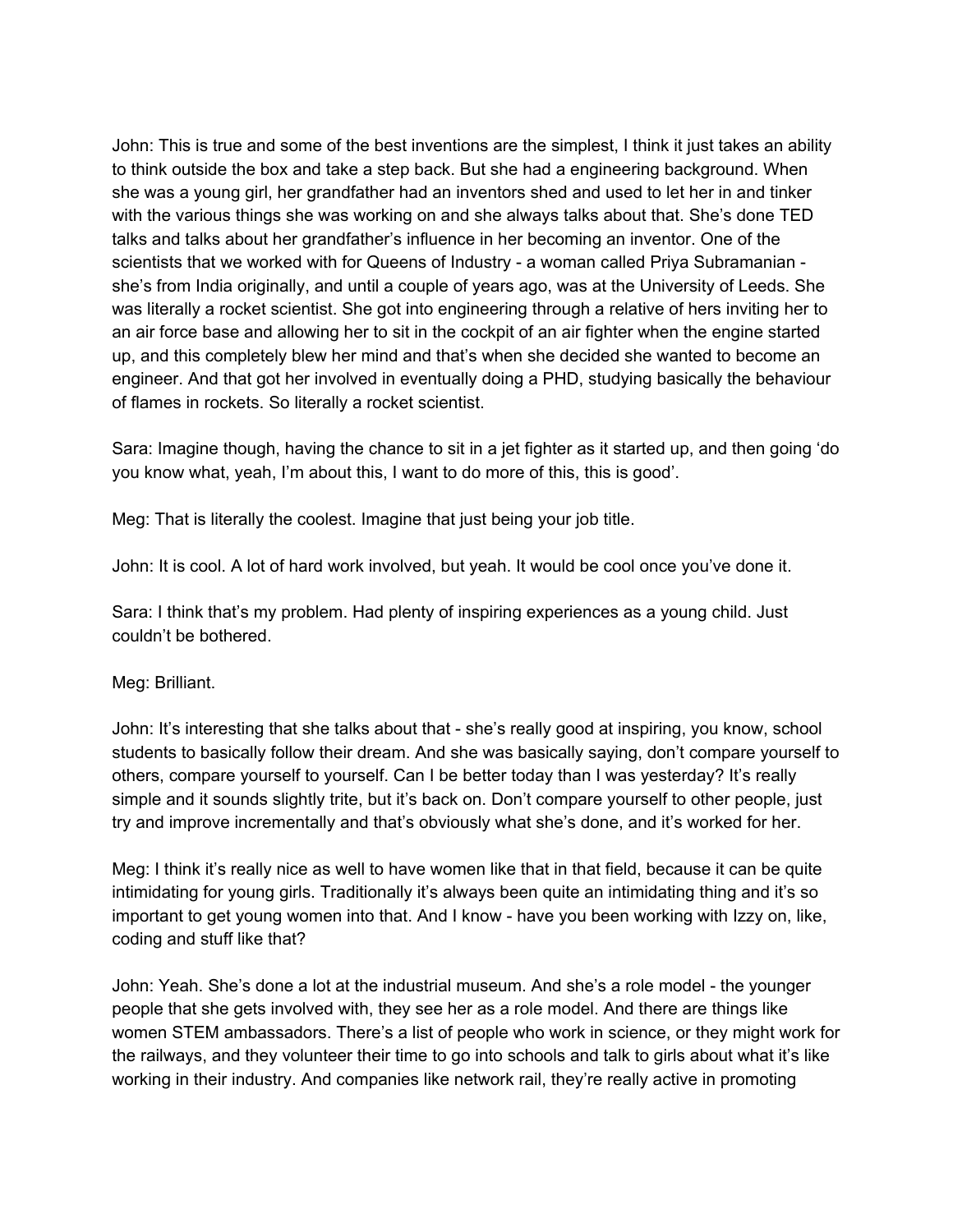women to get involved in the industry, because that is one of the archetypally male industries. So hopefully people like that are making it easier.

Meg: Yeah for sure. You know how we were saying earlier that when someone invents something, you're like 'oh my god, that's so simple, why hasn't someone thought of that before' or 'that's such a good idea'. Have you ever had an idea that someone else has invented and you're like, 'for god's sake, why haven't I done it first?'

John: Well I did have a silly idea a while back, just one - that was for an iPad holder, to clamp onto bike handlebars. Not for when you're riding out on the street, but for when you're indoors cycling on a turbo trainer. And this was 5,6 years, possibly more ago. And I thought, why don't I do that? And with the explosion of things like Strava and Zwift is the main platform that everyone's doing virtual cycling on - that's the thing, it's application as well as inspiration isn' t it.

Sara: Yeah, and I think it's having that mindset as well. Because you've got to be a level of a salesperson in order to go , right this is worth my time. Unless you're minted and you can play around with stuff, like iron man, but most people aren't like that. So it's just having a bit of faith in what you're doing is the right thing and that it'll be marketable at the end of it. And I imagine there are so many inventions out there that have been made. And then someone else made them slightly differently and spoke to the right person and they came about. My dad claims that he has one or more ideas that he is not telling anyone about, even his family, for fear that we'll take them off him and do them. Or something.

John: Yeah, he needs to get them out there. That is a worry, because often people who can think outside the box and come up with these great ideas aren't always the most kind of hard headed people and there is always that danger of people stealing your ideas. Look at Louis Le Prince who shot some of the first moving images in the world in Leeds. Some people think it was other people who started moving images, but he didn't really nail selling his idea, getting it patented. He took out quite a lot of patents, but it ended up being Thomas Edison who became acknowledged as the father of cinema. And that's because he was particularly hard headed, and there are conspiracy theories about what Edison did: why did Le Prince disappear so mysteriously? No one's ever got to the bottom of it, so we can't really say.

Meg: What, so sorry - do people think that Edison bumped him off? Like Edison was like, the Tony Soprano back in the day?

Sara: Like a murder mystery.

John: Well, I couldn't possibly comment in case any of his relations are still around, but there are conspiracy theories knocking about along those lines… I suppose the message is really, make sure you patent your inventions! And actually do the PR as well, because he's kind of a forgotten figure, unless you live in Leeds and know about him.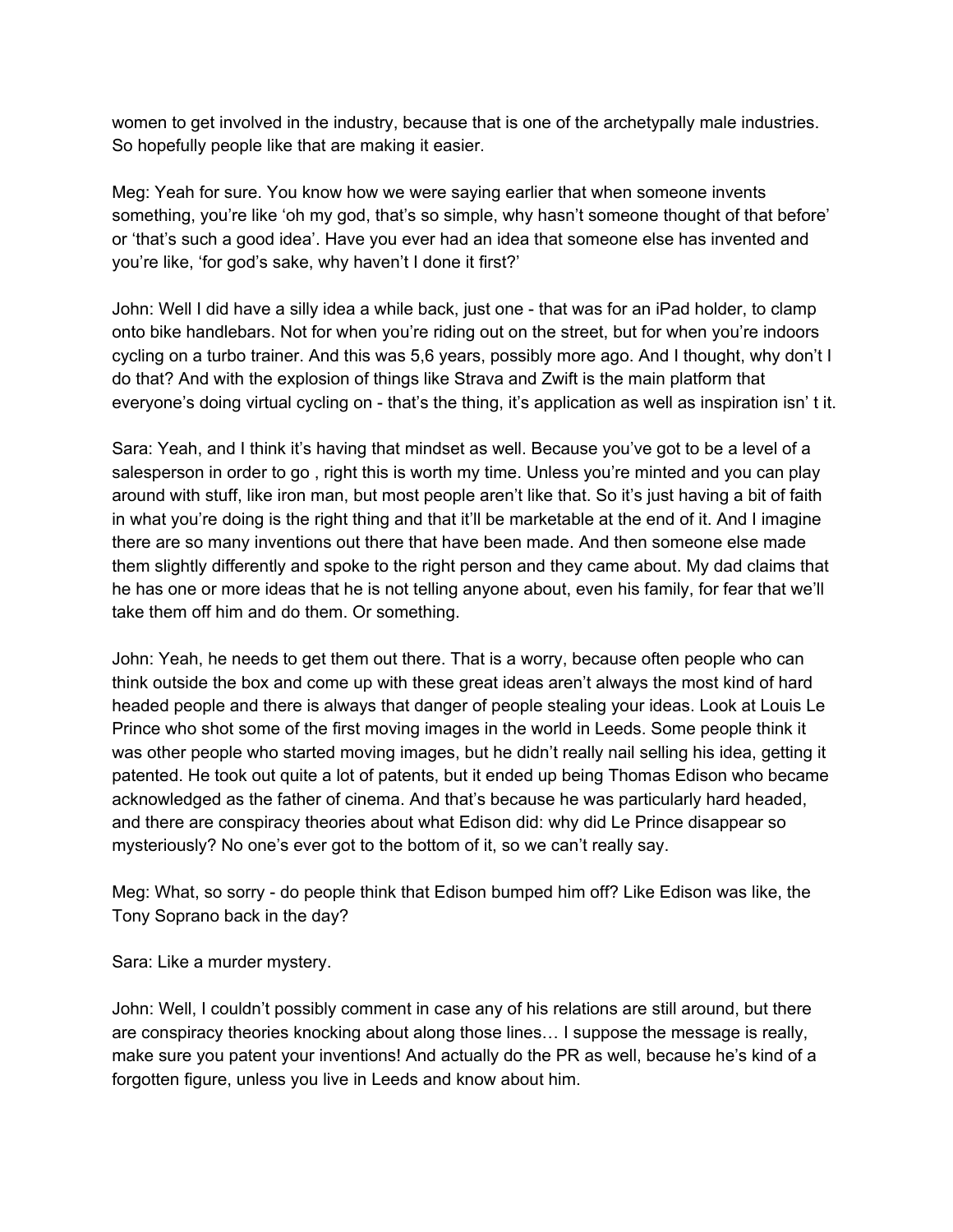Meg: Gotta get an audience development team haven't you John.

Sara: Yep, key.

John: You do.

Meg: I was actually talking about this with Emii - so Emii's our Assistant Registrar. Fellow Scot! and she was telling me about this amazing idea she had for, you know like, milkmen. Like milkmen are kind of like - I don't know if they're… they kind of just died out. Not that they died, but like…

Sara: No, there's loads of people that get glass bottles of milk around here!

Meg: Well this is the thing. So her ideas was that obviously now, lots of people are going to alternative milks and dairy free alternatives for things. So she was really really obsessed with the idea of doing glass bottle oat milk deliveries, and anyway yesterday I had a knock on the door opened it and there was this man standing there, and he was like 'I've got this new thing, it's called the modern milkman and it's oat milk deliveries in glass bottles'.

## John; Eek.

Meg: How sad for Emii. I haven't actually told her about it yet, I think she'll be too upset. I don't want to break it to her.

John: Oh no.

Sara: I read an article the other day about a girl that transformed the way that their business works based on this situation. So, you know, as awful as it is, there have been some positives because people have had to adapt, and I reckon there will have been a big surge in people inventing things, or even just people reinventing ideas, during this period that may never have come about other ways, because people have been forced to change the way that they operate in order to survive effectively. You know, whether it's their business or they live in a rural community, or however - but I think that's what's interesting about small scale inventing. Because, it impacts people and then you know it's done the right thing. It's really nice to see. And I think the rise of the reuse and the refill, that ethos that's kind of taken off in the past few years…

Meg: I was thinking this the other day - you know the refill shops. I can't believe that that never used to be a thing. I feel like my grandchildren are going to be like 'hey, what was it like during lockdown' and 'hey, what was it like back in the day' and I'll be like, well we used to go to Sainsburys and go out with 15 plastic bags and you'd just buy loads of plastic and stuff. And they'll be like, 'what, that's absolutely insane'. I don't know, it's just mad isn't it?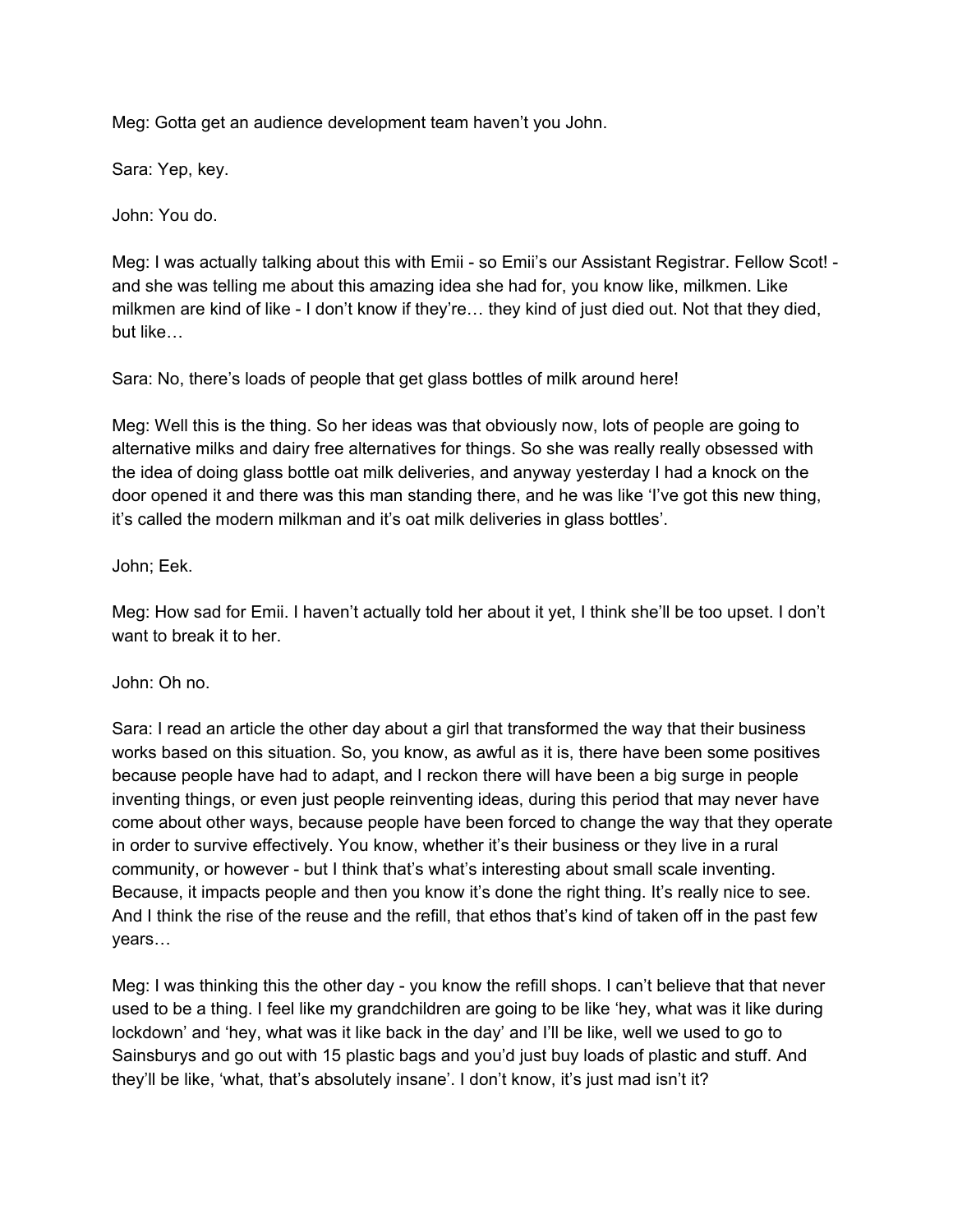John: It is, yeah. Because I mean, when I was a kid, kids just use to come to the door asking for your used lemonade bottles. We used to call them ginger in the bottles in Scotland. And they used to get like 2 pence a bottle, so there would just be bags and bags of glass bottles and they'd make a decent bit of pocket money by collecting them. But yeah, just to go back to that reacting to sea changes and changes in circumstances, Matthew Murray did that with Salamanca, the locomotive. See, it all goes back to railways, because that was just after the Napoleonic wars. The price of hay had just gone up dramatically, because there were so many horses in the wars that shoved the price of hay up, and that was making it uneconomical to use horses to pull the coal wagons on the railway. So they thought, let's find a way of getting around this. So they made a commercially viable steam engine, so he reacted to the circumstances of the time.

Meg: Very smart. That's why he's going to be remembered and literally I'm just going to be remembered for eating a lot of hummus probably. And just like, rubbish editing of podcasts I'm sure.

John: *(laughing)* I was going to say, you'll be remembered for podcasts really.

Meg: So John, for every episode we ask our guests 2 questions. The first one is an easy one: what's been your favourite day at work?

Sara: You say this is an easy one but it isn't an easy one.

Meg: It is an easy one!

Sara: Is it though?

Meg: To be fair, one of my favourite days at work - I don't know whether you remember this John - but the first time I went to Leeds Industrial Museum you took me on a tour and you showed me the loco shed. And it was just after the floods. And you were showing me where the water had gone, and all the things in the shed, and I was like 'wow, this is really cool. Cool job'.

Sara: One of your favourite days at work, was probably one of John's worst. Just renacting the awful floods that we had and just generally terrible.

Meg: No that wasn't the good part of it! The good part of it was being given a behind the scenes tour…

Sara: I'm excited to see you get out of this.

Meg: John talking me through it all, I was like 'wow this is great'. Not because of all the destruction ok.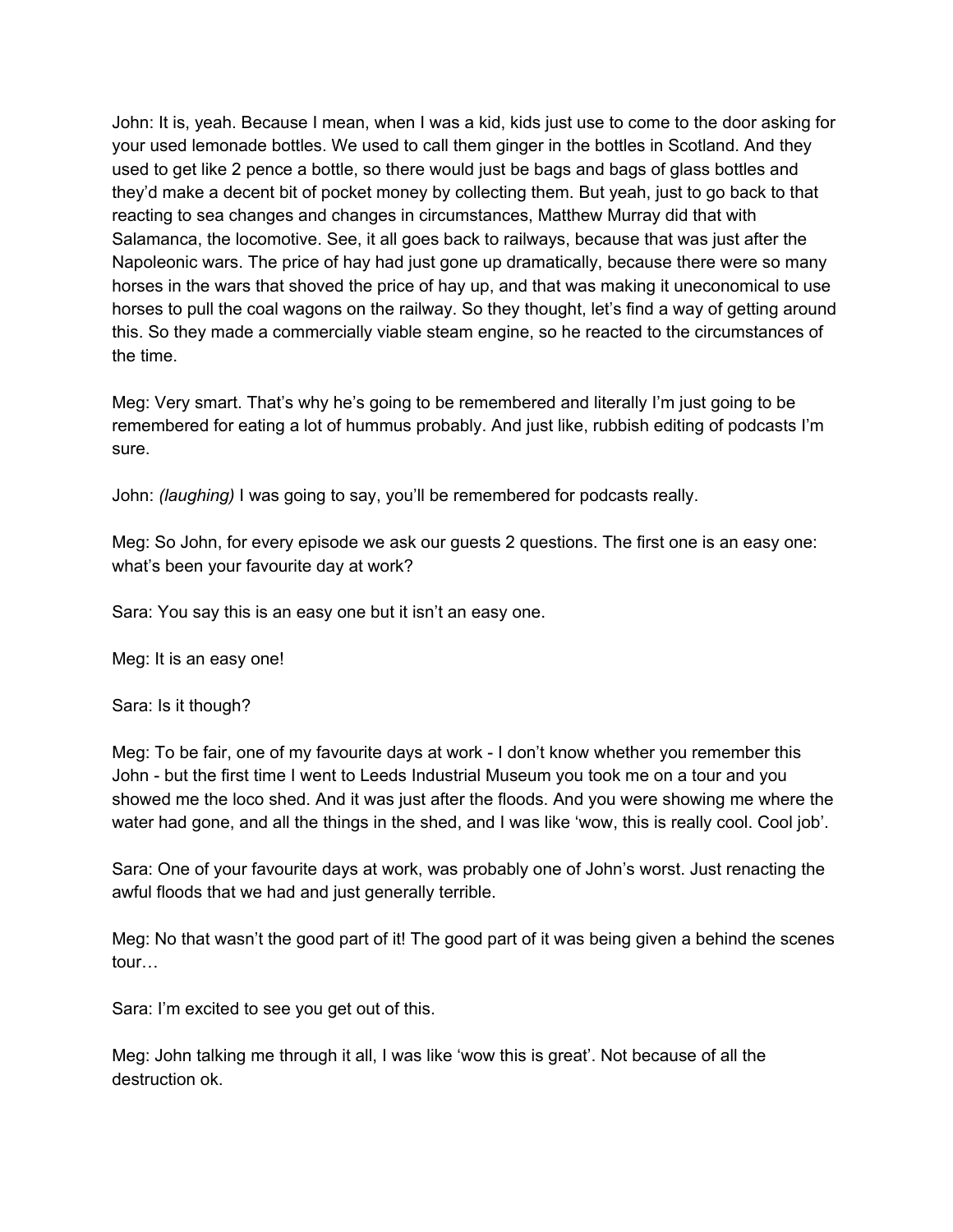Sara: Fine, ok. So one of your favourite days at work was spending time with John. I think that's a nicer way to put it isn't it.

Meg: That's exactly it.

John: Aw.

Sara: Oh she's frozen in a really unattractive…

John: It's a Meg statue.

Sara: Meg you're in a really funny pose like this. Oh, no she's still unhappy.

## (*laughing*)

Sara: I can just see her in the background having a right paddy about this. Oh, Meg's messaged me and said that her internet's completely dropped out. So go for it, favourite day at work!

John: So many to choose from. Probably one of them is when we had a surprise visit from a lady called Doreen Kerfoot. We were actually having a private view for another exhibition, and I saw this lady talking to Amy, who's our Assistant Curator. And she was going through this album of photographs and I kept looking, thinking 'who's that'? It was really only after the lady had gone that Amy said that we'd just had a visit from the Yorkshire Wool Queen from 1946.

## Sara: Oh that's so nice!

John: Yeah, and it was almost like a sort of visitation from the past. It was like several generations ago and it was like that living history - you've got that woman sitting in front of you, a bit like that moment in the Titanic where Kate Winslet's older version is looking at the wreck of the ship. She was showing me pictures of herself as a 20 year old, or whatever, and she's sat there in front of you like an 80 year old woman. And it's just like - how do these two work?

Sara: Yeah, totally different worlds, different times…

John: Yeah. It was a lovely moment, and we filmed her for the exhibition and interviewed her and unfortunately she died just before the exhibition opened, but her family all attended the private view. She's a singer, and we played a recording of one of her songs at the private view, and her family were all there and they were all in tears because it had only been a couple of days since she'd died. It's all about people, I think that's the thing. One of the things we try to do is to make the museum about people, rather than just about, you know, technology and machines.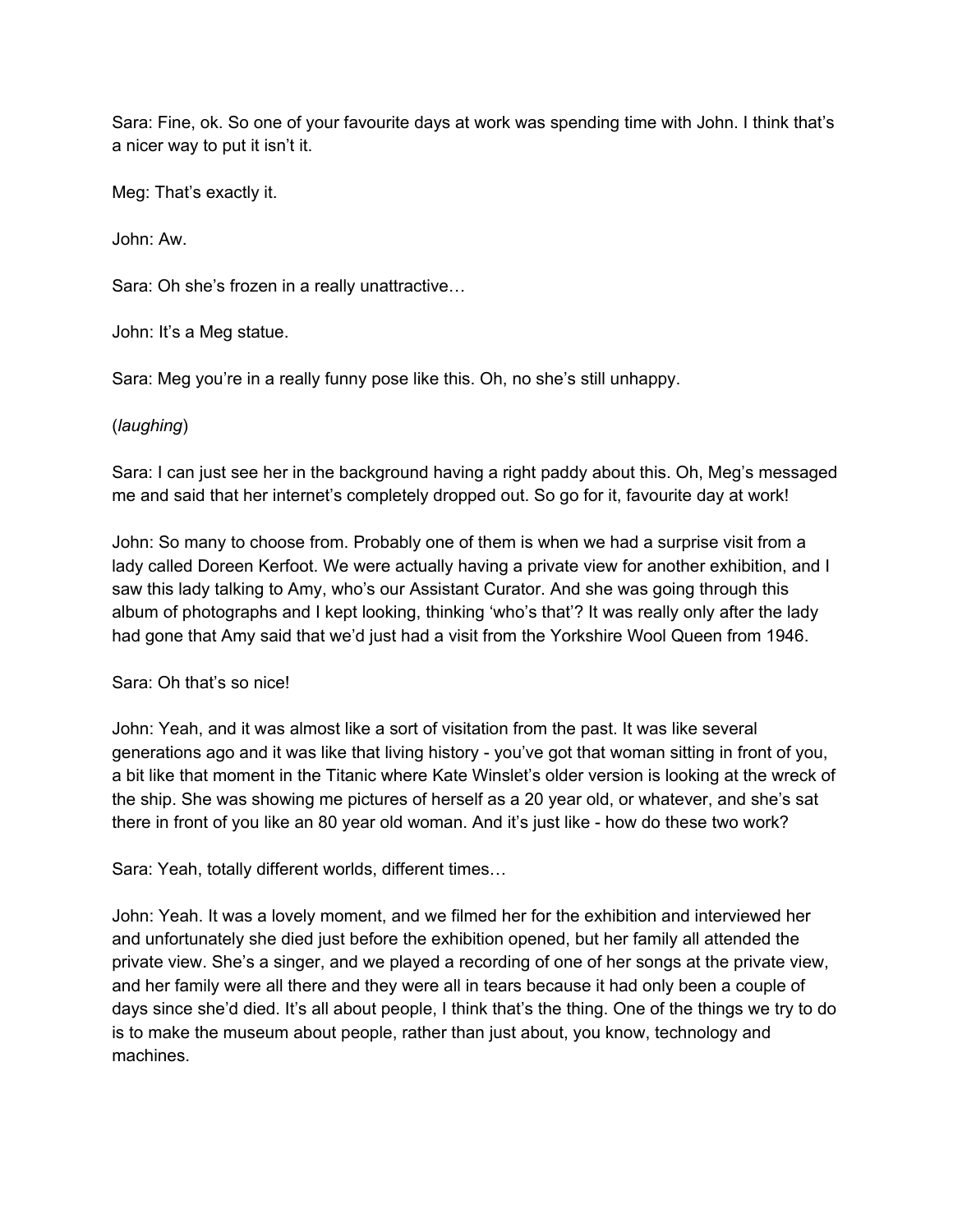Sara: I totally think that about the industrial museum. You definitely make it about people and whenever I've spoken to people about it that maybe didn't know about the museum, they're always really surprised and I think that's really nice. It's really nice for me to say that I can be part of that.

John: Good, that's what we want to hear! It's that thing - you know, at the end of the day, objects and machines are just things, they're just stuff. Without people to bring them alive and make sense of them at the end of the day it's still stuff. Industrial museums have been a little bit slow off the mark really to embrace that, and there are lots of good examples of industrial museums that are ahead of the curve but a lot of us in that sector, a lot of us are still very obsessed with how many revolutions per minute, and how many horse power an object has, and it's like, look a bit wider. It's great, these companies in Leeds were so big and so advanced at breaking new ground, but they're selling locomotives and wagons to Africa and what was going on in Africa? What were the conditions? Colonialism. And it's just fallen with the tale.

Sara: Yeah, and I think that's the case more widely as well. And we can only go on what we know and therefore now is the time where we go, 'right, well we need to look back at that' and like you said earlier, be rewriting it and saying it wasn't good enough, and we need to be telling a more holistic picture. Meg's now popped up on skype and made a big noise in my ears. Uhhhh, right.

John: On skype?

Sara: Yeah, she can go away. Plus there's a big swear in there so I can't say that recording. Uhhh god.

John: It's nice to see you've both got a very healthy, frank working relationship. *(laughing*)

Sara: Oh yeah, yeah. That hasn't changed in lockdown.

John: Good.

Sara: I think if anything, everyone's had to work more closely together, because you can't just nip over to someone's desk or overhear a conversation and ultimately, when you work in museums, you like the tactile nature of things so it is difficult. Right, I'll ask you our last question, and then if Meg wants to come and re-ask you it that's fine. This is the best question as far as I'm concerned, because it's food related. From everything that we've talked about today, what would you say is the biggest takeaway for our listeners? Sort of a round up of information from what we've discussed. What would you want people to know?

John: I think there's something about Leeds that has really fostered a culture of innovation. If you look back as far as John Smeaton in the 1700s - people like Matthew Murray, Brian Boffey inventing the jelly tots. There just seems to be enough kind of, different industries, different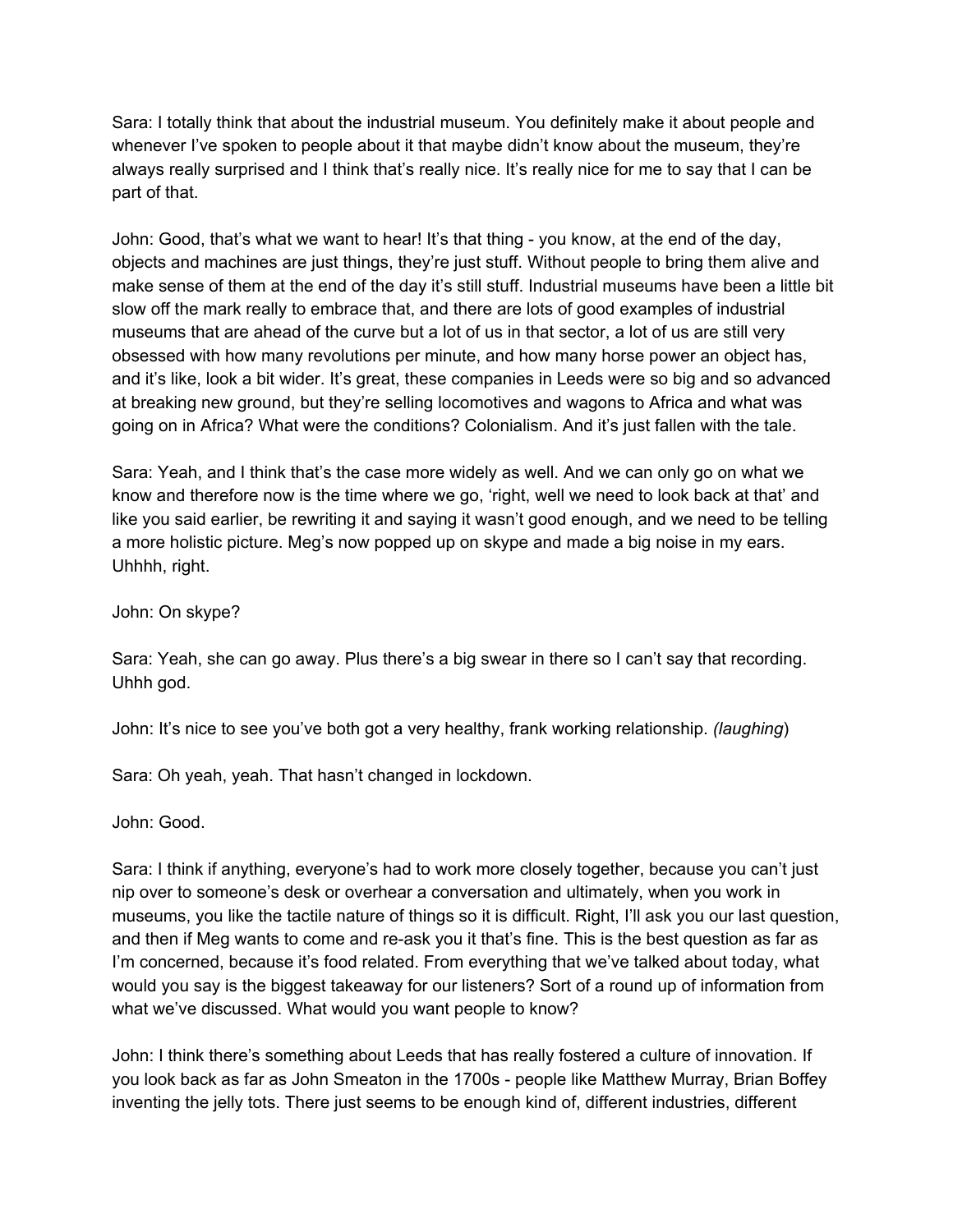crafts and skills, mixtures of artists and engineers, to make Leeds almost constantly bubbling up. You've got the university there as well, that's been a really important part of the culture, and that's obviously something that continues today with things like - whether you like it or not! - Grand Theft Auto and videogames like that are produced in Leeds. You know, it's just a constant ongoing innovation, and the healthy-ness of the digital sector. Leeds is pretty good for that really.

Sara: Perfect! So, by natural extension, we'll talk about actual takeaways. What's your actual favourite takeaway?

John: Uhh. Um. I think it probably has to be chicken jalfrezi from our local tandoori. It's been going for years, it's so good.

Sara: What are your sides? Poppadoms? Naan?

John: Yes. All of them.

Sara: (laughing) yeah that's a good answer actually.

John: We've been making the mistake of watching - oh, what's his name… Antony?...

Sara: Oh Antony Bordain! Yeah, we've been watching that, it's really interesting.

John: Ah, so good. We've been watching at 10 o clock at night and it's been making us ravenous, so… it's a dangerous thing to do.

Sara: I just love his attitude towards it, like he goes to places and he'll ask those questions that are maybe a bit uncomfortable, or… because he's just interested. And he's just like, 'well, if I don't ask then no-one else is going to learn'.

John: Food is a uniting thing isn't it? People are really at ease aren't they, it's a good way of making a connection. Any food - it's the first thing I look at when I've got a holiday planned.

Sara: Um, right, we've digressed as always. Thank you ever so much for your time John, I really appreciate it. I'm sorry for the technical difficulties that Meg experienced. I am a bit smug about that because I've had so many technical difficulties.

John: Yeah, it's usually me!

Sara: Well, between us we've done alright and we live in the relative countryside so, there we are.

John: Say hi to Meg if you speak to her *(laughing*).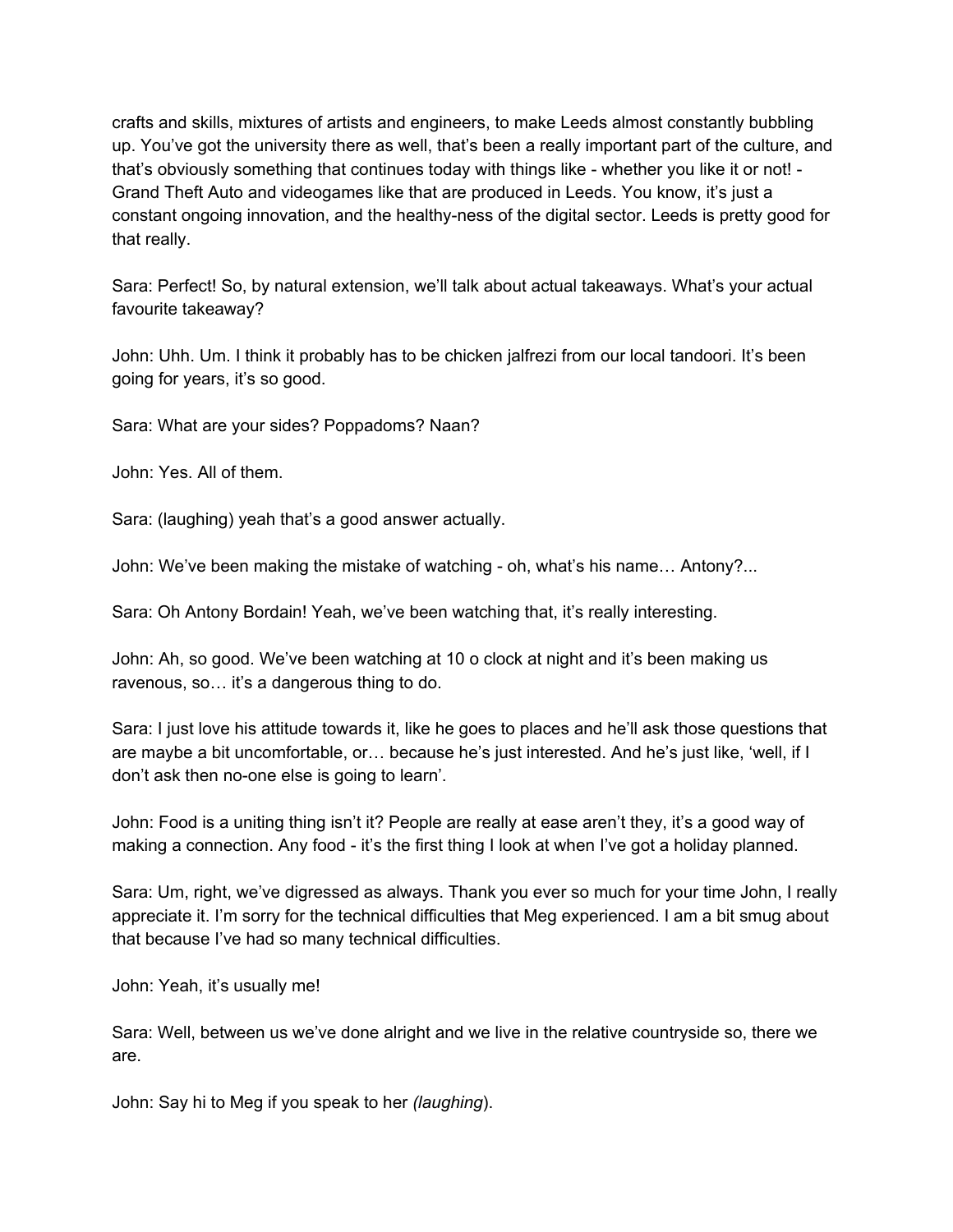Sara: Yeah, I'll find her…

*(theme music)*

Meg: Hello I'm back, it's me.

Sara: *(laughing)* yeah because you went off. You couldn't be bothered at the end. So you disappeared so I held the fort.

Meg: Do you know what, I just thought I know this all already so I'm just going to head off.

Sara: Oh right ok. I thought you were going to give me a compliment there but nope. Had every opportunity to say 'you know what, Sara's more than capable of doing this', but no.

Meg: It was a metaphor. So that was good wasn't it apart from all the mess that was my internet. That was lovely to have John on. I feel like he's another one with a really lovely voice.

Sara: Yeah he's got a really relaxing voice. It's very calming. I associate industrial history with lots of clanging and banging and metal things but John is a very calming influence.

Meg: I feel like I want him to read me bedtime stories. You know like on Cbeebies.

Sara: Ok yeah. Yeah yeah.

Sara: So, episode. What was your favourite bit, what did you learn? What were your best learns?

Meg: Right, my best bit was that bit that we didn't record when he showed us his dog called Meg. The other best part, I reckon, was when he told us about the sheep on top of the roof at Temple Works.

Sara: Yeah, I love the whole Temple Works history, because the building's still there, it's a bit of a mess and needs a bit of work. There was supposedly a big fashion house going to come in and get it back up to top notch working order but they don't want to work there. So that's fine.

Meg: Smez, what was your best bit? It was the bit when I wasn't there, I know.

Sara: That was a particular highlight. I really enjoyed finding out about people that are imminently more clever than I will ever be. The rocket scientist - because she got to sit in a jet fighter plane and then thought 'do you know what, I'm going to do something with this, gonna learn about it, then I'm going to give back to the world with my knowledge'. So she's pretty great.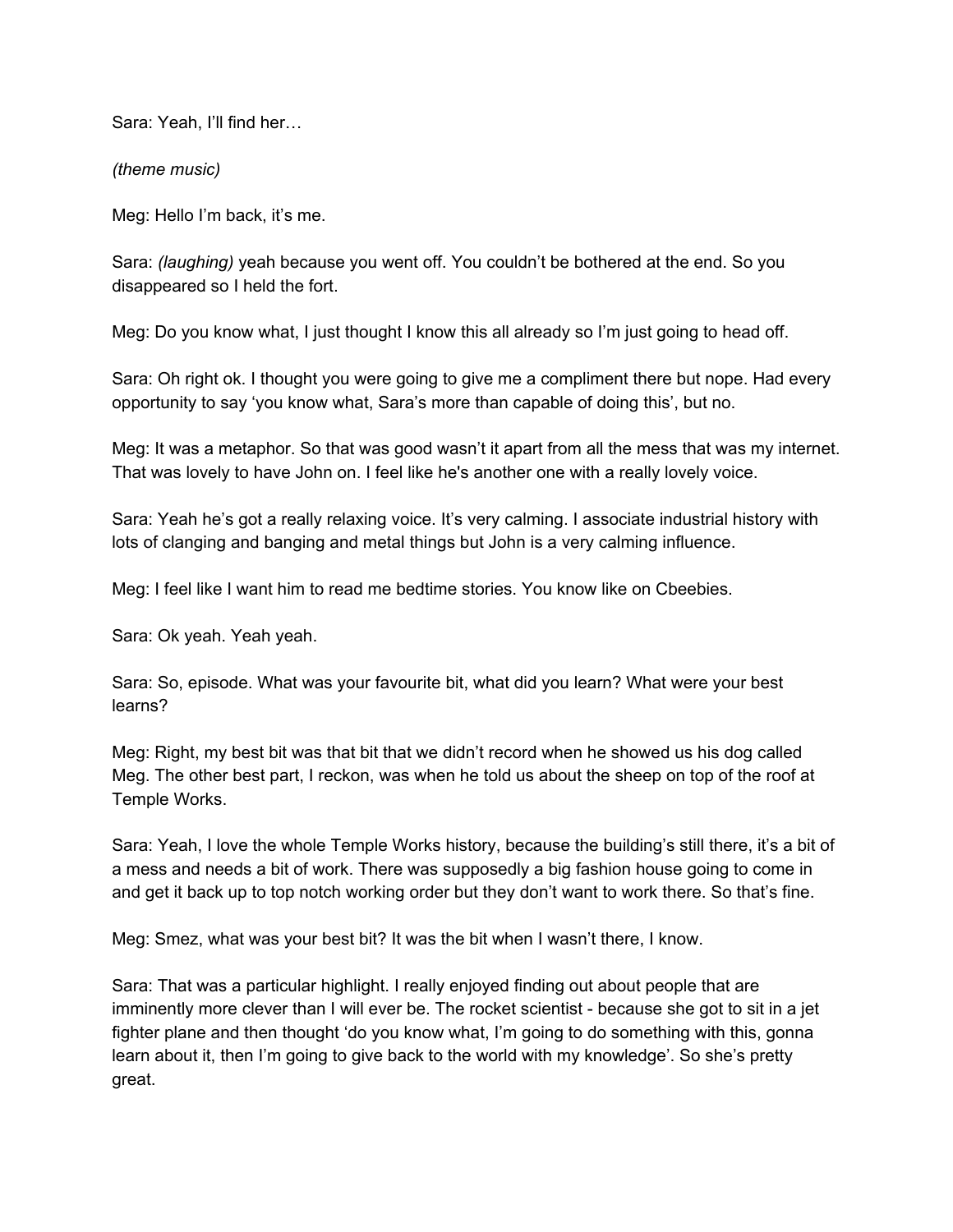Meg: I'm always so impressed with people that can be bothered. Who's got the time? Where do you fit that in?

Sara: No idea, but brilliant and really great association with Leeds. But I think just generally the diversity that's come out of Leeds and is continuing to, because I think now we still do inventions, albeit on a smaller scale, but we're so good at like - independent businesses, and making and creating. I know I have a lot of talented friends who run their own businesses and I'm equally amazed how they are bothered to do it.

Meg: Well done to every one of those people. Also, well done to everyone who's made it this far in this episode.

Sara: Yeah absolutely.

Meg: So, as per usj - I don't know, can you shorten usual? *(laughing)*

Sara: Erm it's a fairly short word anyway, and I feel like this is going back to the whole Generation Z/taking the mick out of millennials thing. Shortening words. Unnecessary.

Meg: Well, ta very much anyway to Tim Bentley off of the theme tune March of the Moths very good still love that. Thank you to Al Finney, off of doing the cover artwork. God, I feel like I haven't done this in ages. Do you?

Sara: I know, yeah.

Meg: I think it's because I made you do this last time. Anyway, Alex Finney, thanks very much, you're very great. Um, subscribe…

*(laughing)*

Jesus christ, this has been a rollercoaster.

Sara: Are you sure you only had tea earlier?

Meg: I know. Uh, Christ. Right, subscribe and leave us a review please, that will be really nice because Apple will like us a lot.

Sara: Yeah also I still have some Museums n'That badges so if anyone does get this far in this podcast, and wants a badge, let us know.

Meg: We've got transcripts on the website, and then Smez - where can they find us?